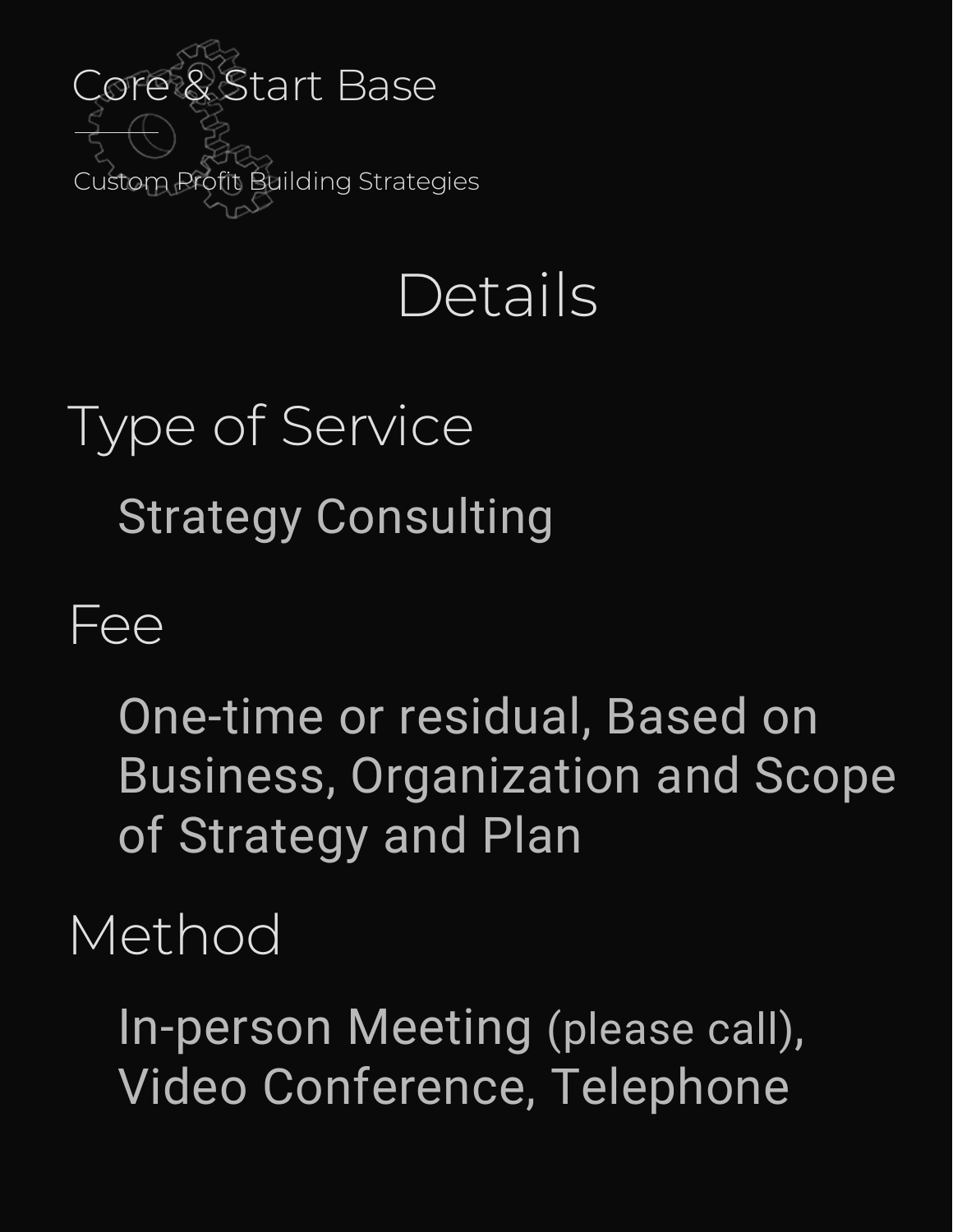## Summary

Follow-up to "BusinessProfit2.2 Diagnostic/Evaluation," Strategizes Plans and Goals to build, grow and sustain Profit and Surplus Revenue

#### Features

- Customized to your needs
- Profit Strategies
- Surplus Revenue Strategies
- Short-Term Goals
- Long-Term Goals
- Pathway to the 3 Other Divisions
- Open Changeable Planning
- Vision, Goals and Plan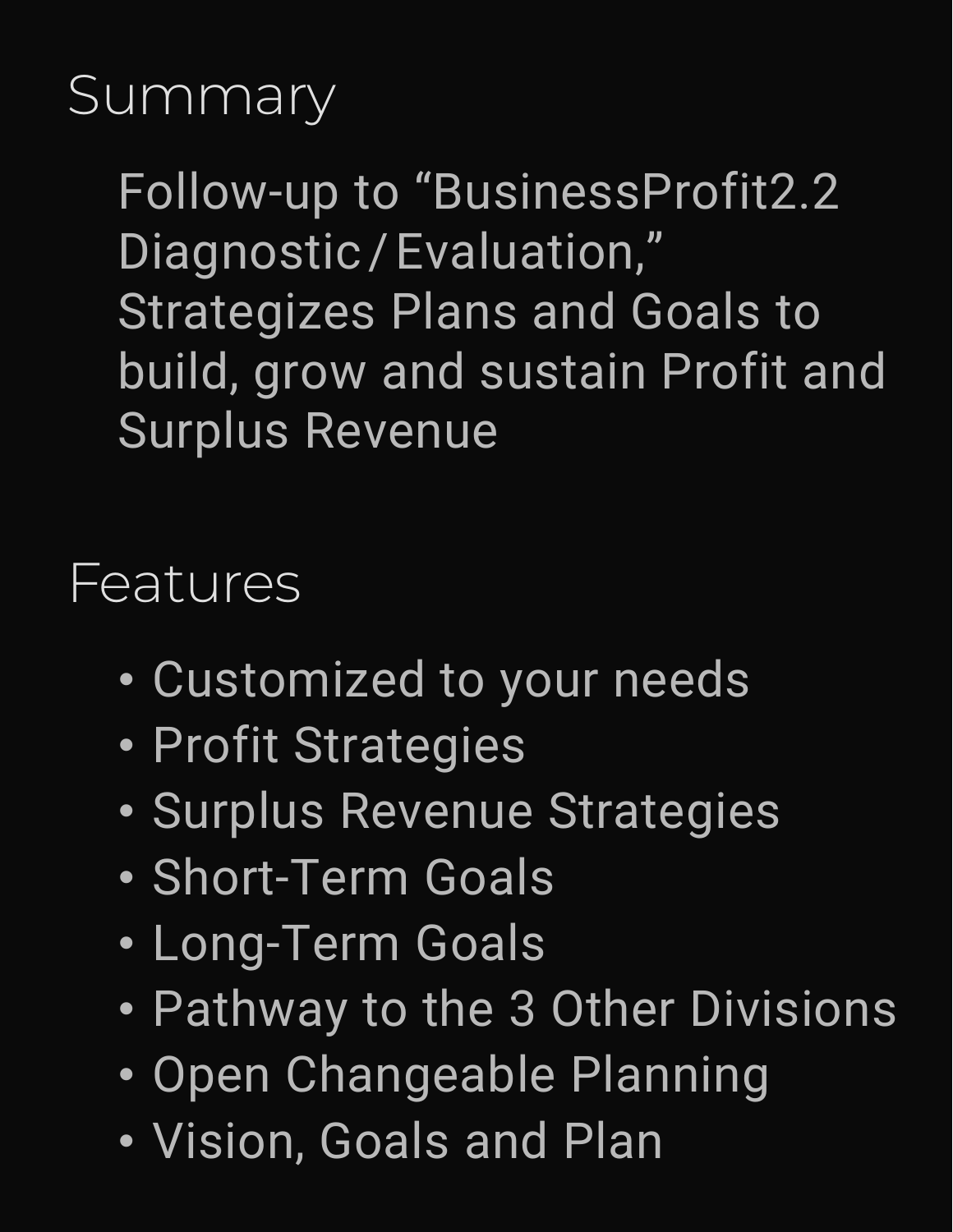## Goals and Expectations

Develop short-term and long-term Strategies, Goals and Plans for forward growth of Profit and Surplus Revenue

#### Requirements

"BusinessProfit2.2 Diagnostic / Evaluation," Strict Confidentiality Agreement, Planning and Goal setting, Meetings based on depth of Strategy, Willingness to develop a solid Game Plan for future Growth